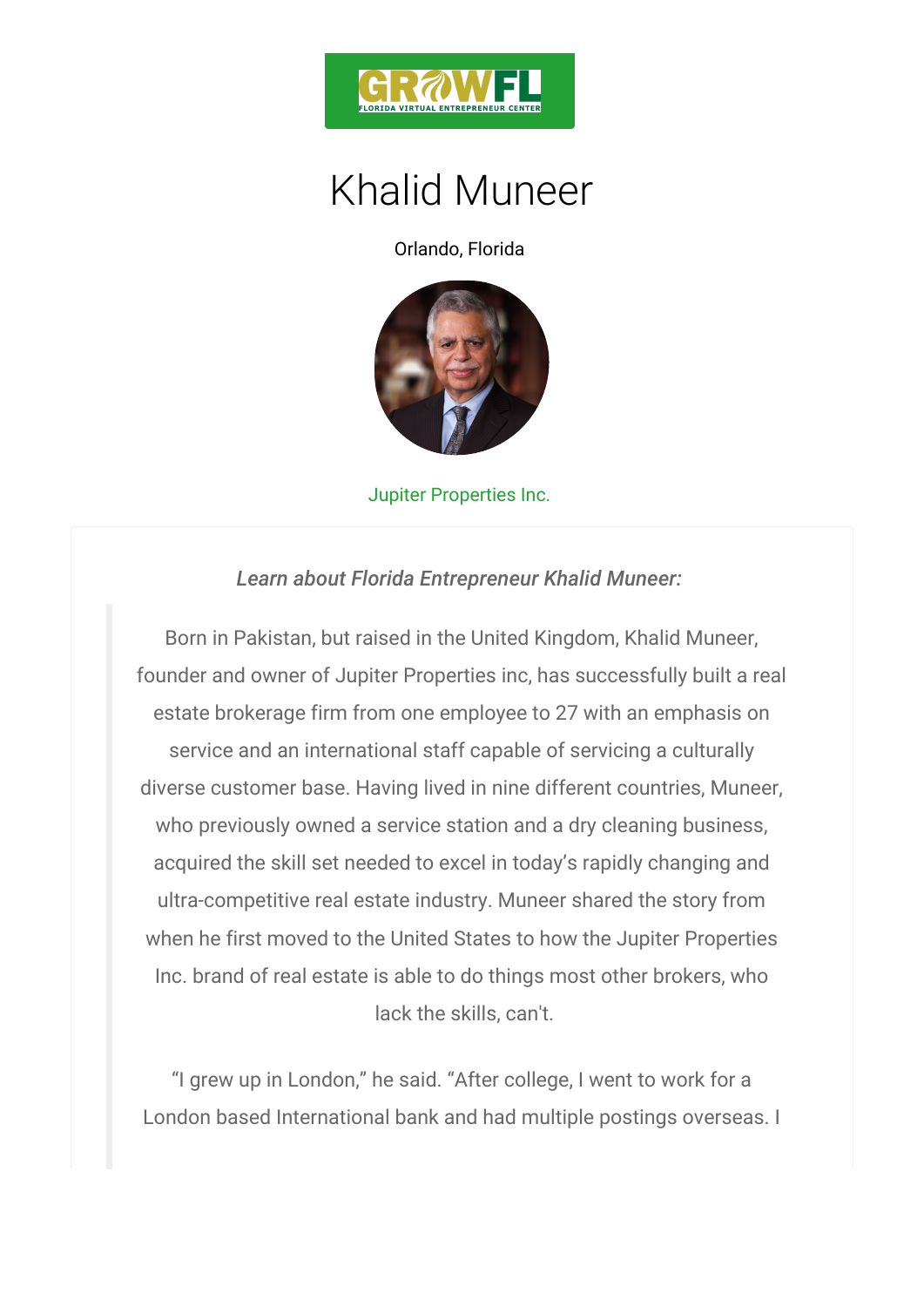spent time in Egypt, Dubai, France, Germany, Netherlands, Switzerland, Seychelles, Italy and many other places. I spent 17 years in international banking before moving to Florida in 1991 to raise my family. We had relatives in Palm Coast, so that's where we initially ended up. While living in Palm Coast, I owned and operated a service station in Orange

City and a dry cleaning business. That's where I learned the art of servicing the customer and the importance of developing relationships. That would later come in handy when I started Jupiter Properties."

While still in Palm Coast, a customer encouraged Muneer, due to his knack for developing strong interpersonal relationships, to consider starting a real estate brokerage company. With the housing market primed for growth it didn't take much convincing and, in 2002, he did just that. Initially, the firm concentrated on Flagler and Volusia County. However, after the real estate market crashed in 2008, the company diversified to cover a wider geographic area and expanded into commercial real estate. As a result, the office was moved to Orlando in 2009. Muneer shared some of the early challenges he faced along the

way and how he grew the business to what it is today.

"Our initial challenges were no different than any other startup business," he said. "Challenges included things like trying to get a feel for the business, promoting our name, limited financial resources, recruiting agents, etc. Fortunately, the city of Orlando has many incredible resources for helping small business owners. Organizations like the National Entrepreneur Center offer small businesses help with HR, raising capital and getting access to the many resources available from county and city programs. I grew the business by taking advantage of these resources and by building meaningful relationships through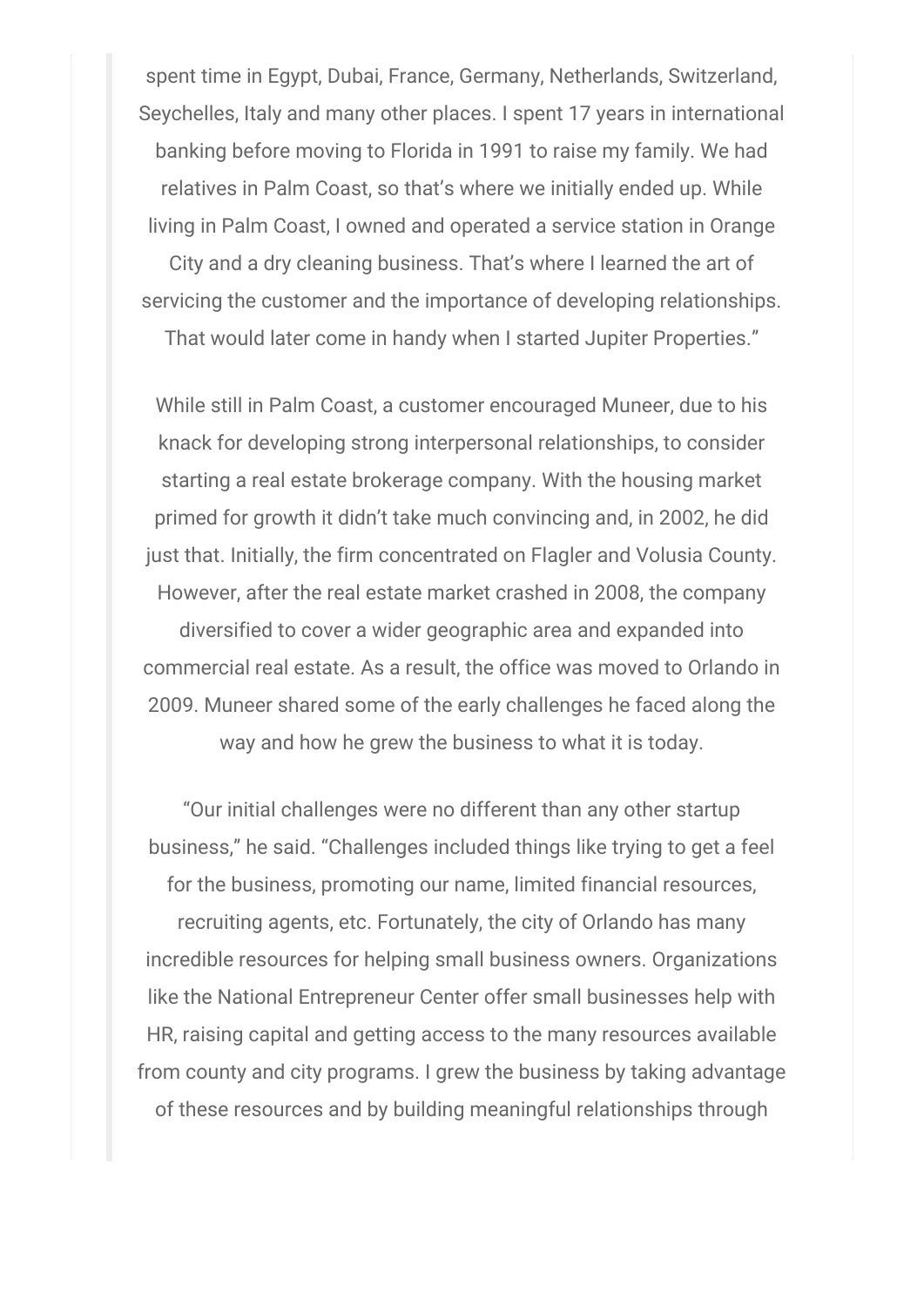networking events and serving in leadership roles including President of the Asian American Chamber of Commerce CFL. Relationship building was key to our growth."

Today, Jupiter Properties has 27 agents covering Flagler County, Volusia County and several Central Florida Counties. Collectively, the agents represent 15 different countries including Egypt, Argentina, Columbia, China, Vietnam, Philippines, India, Uganda, Lebanon, Morocco and Pakistan. They speak 14 different languages including Portuguese, Spanish, Tagalog, Gujrati, Swahili, Mandarin, French and Arabic.They truly are an international company with the ability to cater to every type of client.

"We pride ourselves on the fact that we're so international," Muneer said. "As such, we're better able to communicate and relate with people from all over the World. I also place a big emphasis on our realtors joining organizations like chambers of commerce and attending networking events. On a personal level, I'm actively involved with several organizations,the Asian American Chamber of Commerce, where I served as President, The American Muslim Chamber of Commerce, where I currently serve as President, the Orlando Economic Development Commission and many others."

Muneer shared that what he enjoys most about owning and running Jupiter Properties is dealing with people, meeting people, attending networking events and serving in various leadership roles. He enjoys using his diverse background as a way to relate with and to get to know others with different backgrounds. According to Muneer, he's able to use this as a way to find something in common with just about anyone.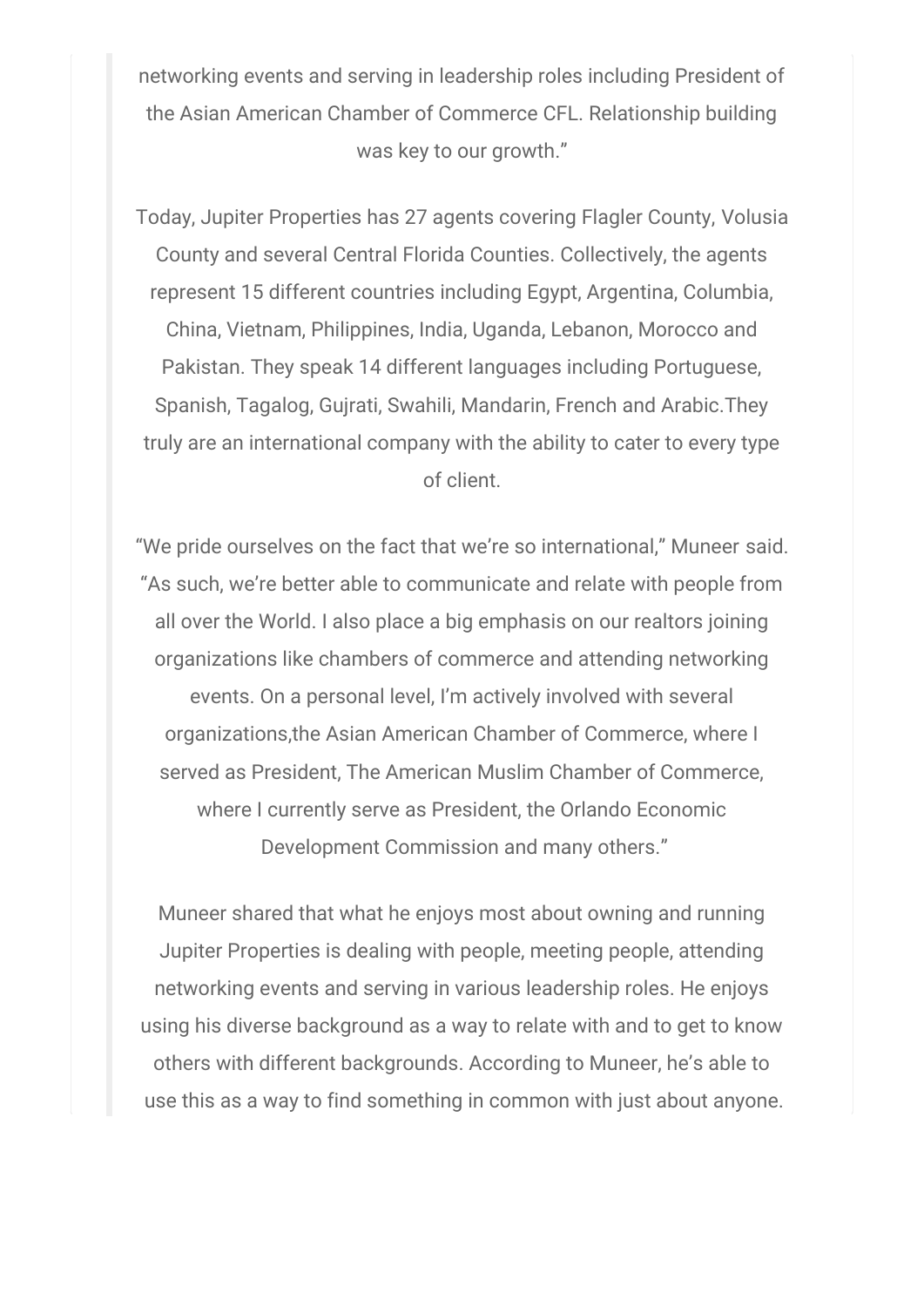Looking ahead, he would like to continue to grow the business. He wants to add more agents, but also wants to expand geographically. An area of interest is South Florida, where, as Muneer shared, there are great opportunities to tap into a population that's culturally diverse and looking to buy.

What advice does Muneer have for aspiring entrepreneurs? "Being your own business is rewarding in the long term, but it's a challenge to get there," he said. "It will take time, resources, hard work and patience. Just continue at it, because it will pay off. Also, take advantage of local resources such as the National Entrepreneur Center. They offer help and guidance with finances, management techniques, networking and more. In general, there are three things needed for business success. Get a good education, work hard and network. It's very important to connect with others and build meaningful relationships."

Muneer is very passionate about his Civic, Business and community engagement as a Leader. He has served on the Executive committee and the Board of the Orlando Economic Development Commission, as President of the Asian American Chamber of CFL, President of the American Muslim Chamber of Commerce CFL, Advisory Board Member of the Brazilian American Council, currently Chairman of the Orlando City Board on Certification of Minorities and also as a Board Member of the Harbor House.

He has received numerous awards as a distinguished leader including Latino Leadership council award, Emotional Intelligence Leadership award, Distinguished Asian American leadership award from Orange